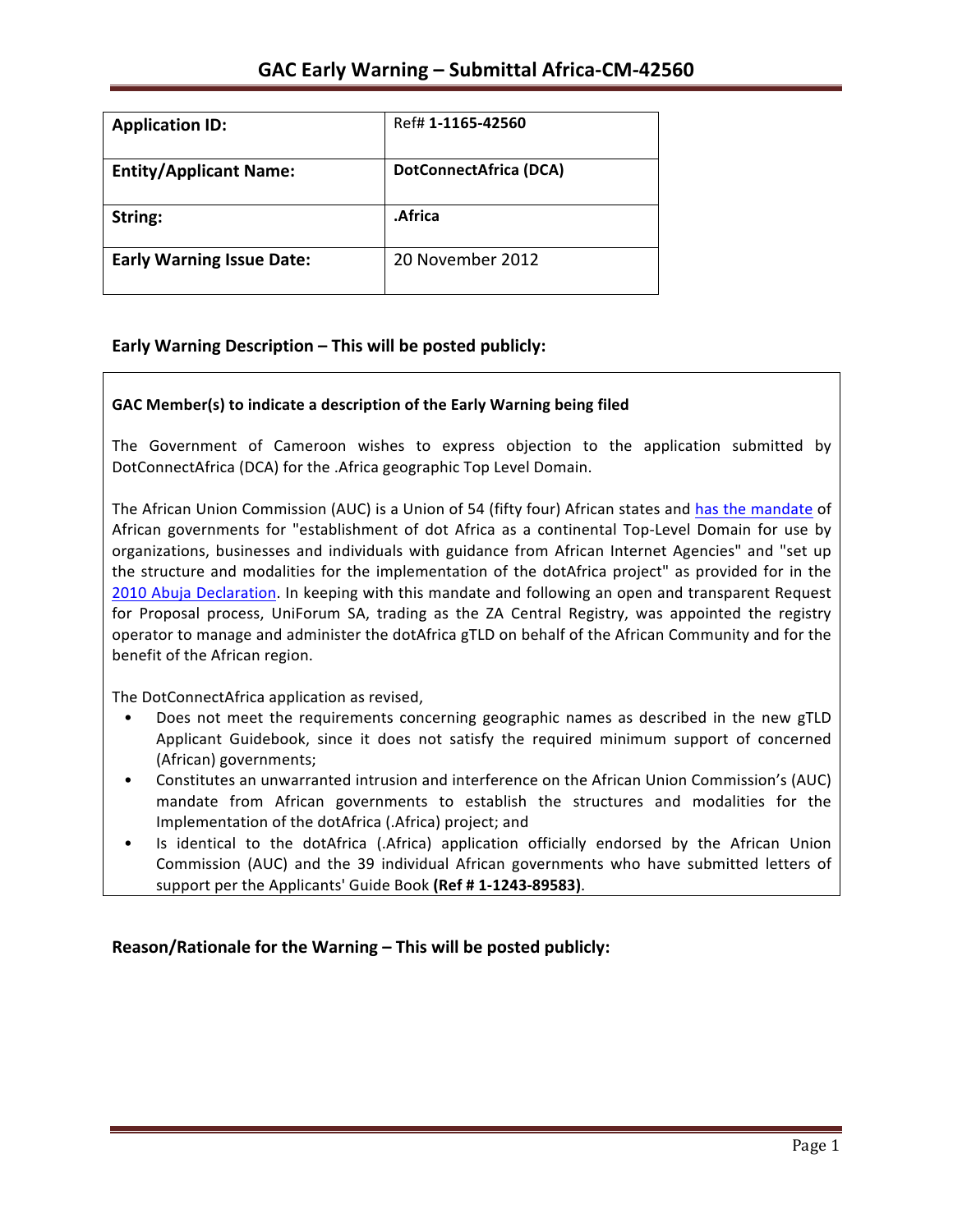### GAC Member(s) to indicate the reason and rationale for the Early Warning being filed.

The African Union (AU) and several African countries have supported and endorsed the application by UniForum (Ref # 1-1243-89583), which was selected through a transparent process conducted by the African Union Commission, as directed by the AU CITMC (Communications and Information Technology Ministerial Conference). The African Union has taken steps to ensure that Uniforum will operate .Africa for the public good of the people of Africa, and will put in place sufficient checks and balances for the protection of interests and rights of African governments and the pan-African community.

The Government of Egypt therefore hereby records its objection to the DotConnectAfrica application which is competing with the UniForum application that has the support and endorsement of the African Union and an overwhelming number of African governments.

### 1. **DCA's Application lacks the requisite Government Support**

- Paragraph 2.2.1.4.2 of the Applicants' Guidebook prescribes that certain applied-for-strings may qualify as "Geographic Names" and must therefore be accompanied by documentation of support or non-objection from the relevant governments or public authorities. In particular, the guidebook requires at least 60% of the relevant national governments in a region to provide documentation in support of new applications for geographic strings and there must be no more than one written statement of objection.
- Africa is a clearly designated geographic region as defined in the UNESCO "Composition of macro geographical (continental) regions, geographical sub-regions, and selected economic and other groupings" list. In this regard the designation of the official AUC endorsed dotAfrica (.Africa) TLD string application as a geographic name is therefore technically and procedurally correct. The "geographic evaluation process" that this application is subject to, provides sufficient checks and balances for the protection of interests and rights of African governments and the pan-African community.
- The issue as to whether DCA's application for the .dotAfrica string (1-1165-42560) will constitute a geographic name as outlined in the Applicant's Guidebook is uncertain, notwithstanding the fact that the applicant itself has designated the application as a "geographic name".
- According to the Applicant's Guidebook (section 2-18) "Strings that include but do not match a Geographic Name will not be considered geographic names as defined in section 2.2.1.4.2 and *therefore will not require documentation of government support in the evaluation process"*, which used to be the case of DCA's application before being amended. Now, after amendment, it is identical to the AUC-endorsed application and must be regarded as a geographic name for purposes of evaluation. Consequently, it must be subject to the criteria and rules applicable to the evaluation of geographic names, including government support.
- In contrast to the DCA application, the AUC's officially endorsed dotAfrica (.Africa) geographic application (1-1243-89583) has the support of over 39 (thirty nine) individual national governments in Africa, which exceeds the minimum governmental support prescribed by ICANN for new geographic strings.

### **2. Unwarranted Interference and Intrusion**

• DCA's application constitutes an unwarranted intrusion and interference with the mandate given to the AUC by African Head of States and African Ministers responsible for Communication and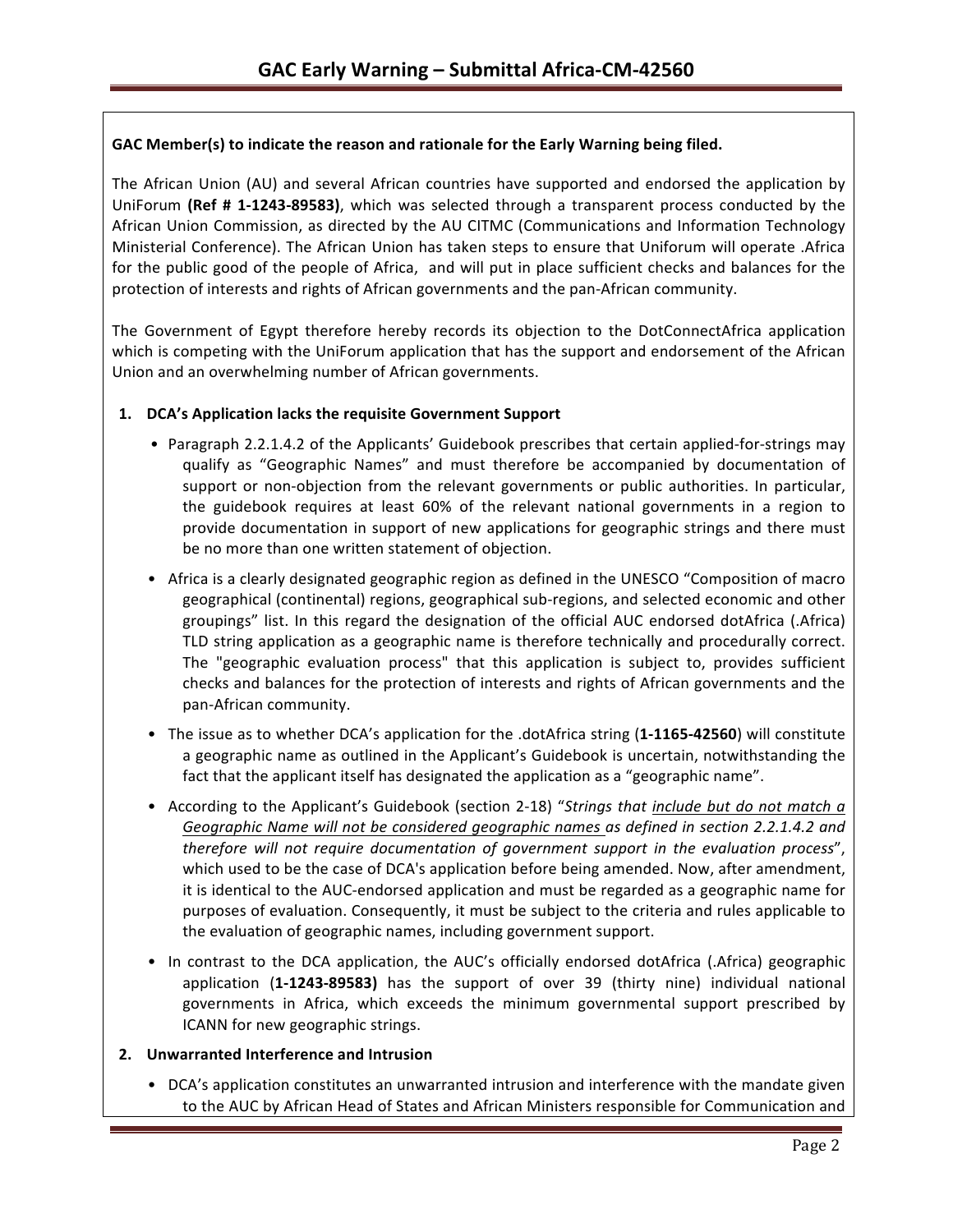Information Technologies. In this regard the AUC has been mandated to establish dotAfrica (.Africa) as a continental Top-Level Domain for use by organisations, businesses and individuals with guidance from African Internet Agencies; and in doing so to set up the structures and modalities for the implementation of the dotAfrica (.Africa) project. DCA's persistent interference in this process is likely to have substantive political, economic and social repercussions in Africa.

### **3.** Confusing Similarity

- DCA's applied for string (.Africa) is identical to the dotAfrica (.Africa) geographic application as officially endorsed by the AUC. Should DCA's application be allowed to proceed, it is likely to deceive and/or confuse the public into believing that the AUC is associated with, or endorses their application, which is clearly not the case.
- In particular, it is contended that the amended DCA's .Africa application does not sufficiently differentiate itself from the AUC's endorsed dotAfrica (.Africa) geographic application and will therefore confuse and deceive the public.

### **Possible Remediation steps for Applicant – This will be posted publicly:**

GAC Member(s) to identify possible remediation steps to be taken by the applicant

- The applicant should withdraw the application based on the information provided above.
- The applicant should engage in a discussion with the AUC to agree on how the applicant's experience in the Internet field can be utilized to further benefit the African continent in ways that will not conflict with positions taken by the African Governments.

## **Further Notes from GAC Member(s) (Optional) – This will be posted publicly:**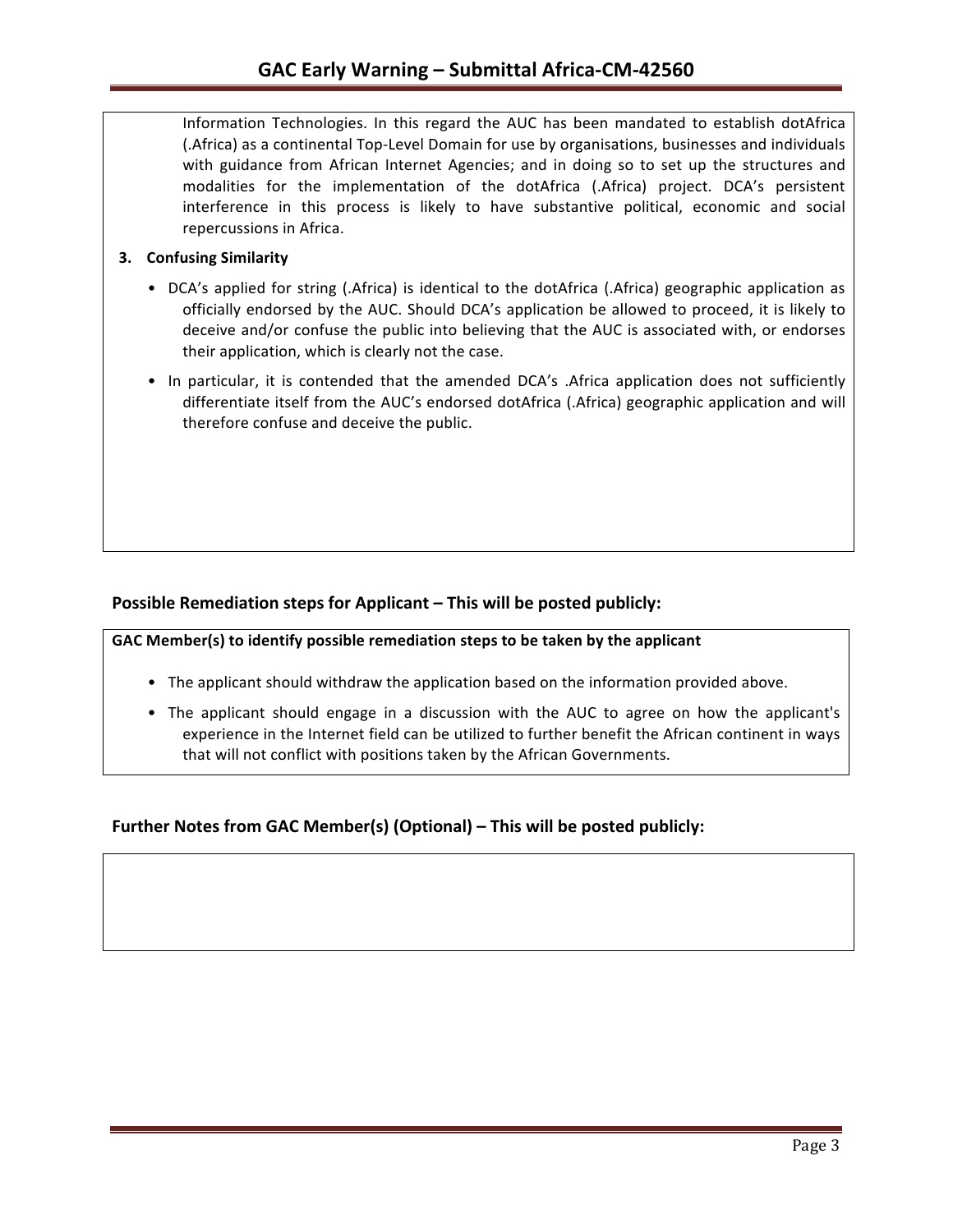# **INFORMATION FOR APPLICANTS**

## **About GAC Early Warning**

The GAC Early Warning is a notice only. It is not a formal objection, nor does it directly lead to a process that can result in rejection of the application. However, a GAC Early Warning should be taken seriously as it raises the likelihood that the application could be the subject of GAC Advice on New gTLDs or of a formal objection at a later stage in the process. Refer to section 1.1.2.4 of the Applicant Guidebook (http://newgtlds.icann.org/en/applicants/agb) for more information on GAC Early Warning.

# **Instructions if you receive the Early Warning**

**ICANN** strongly encourages you work with relevant parties as soon as possible to address the concerns **voiced in the GAC Early Warning.** 

### **Asking questions about your GAC Early Warning**

If you have questions or need clarification about your GAC Early Warning, please contact gacearlywarning@gac.icann.org. As highlighted above, ICANN strongly encourages you to contact gacearlywarning@gac.icann.org as soon as practicable regarding the issues identified in the Early Warning. 

### **Continuing with your application**

If you choose to continue with the application, then the "Applicant's Response" section below should be completed. In this section, you should notify the GAC of intended actions, including the expected completion date. This completed form should then be sent to gacearlywarning@gac.icann.org. If your remediation steps involve submitting requests for changes to your application, see the change request process at http://newgtlds.icann.org/en/applicants/customer-service/change-requests.

In the absence of a response, ICANN will continue to process the application as submitted.

#### **Withdrawing your application**

If you choose to withdraw your application within the 21-day window to be eligible for a refund of 80% of the evaluation fee (USD 148,000), please follow the withdrawal process published at http://newgtlds.icann.org/en/applicants/customer-service/withdrawal-refund. Note that an application can still be withdrawn after the 21-day time period; however, the available refund amount is reduced. See section 1.5 of the Applicant Guidebook.

For questions please contact: gacearlywarning@gac.icann.org